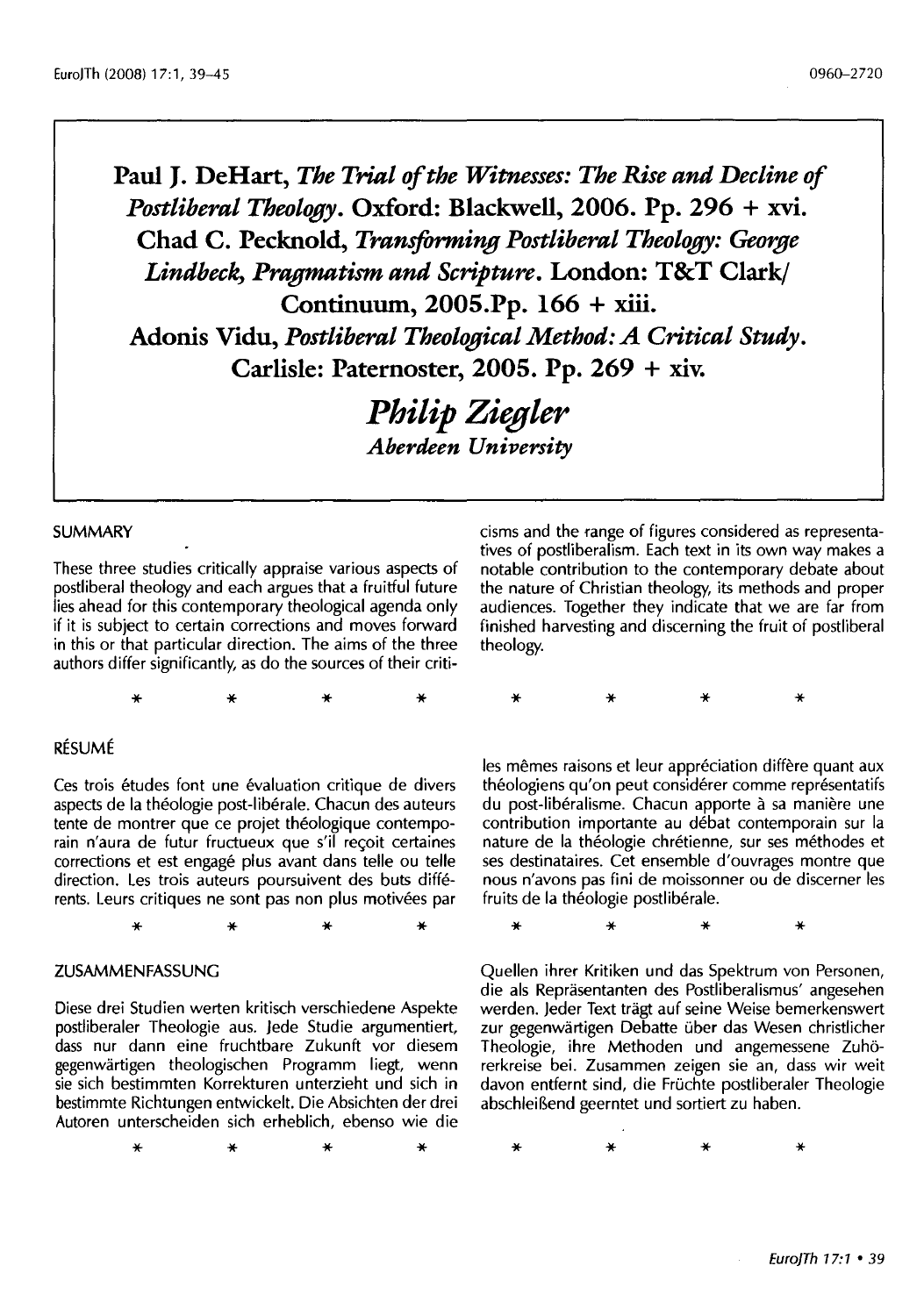Pecknold's offering focuses upon the contribution of one leading postliberal figure, namely George Lindbeck. It argues that the character and enduring merit of Lindbeck's project - programmatically set forth in *The Nature of Doctrine* (1984) - are best appreciated when understood as a particular kind of theological pragmatism. His demonstration of this takes several steps. The opening chapter offers an extended commentary on *The Nature of Doctrine,* drawing attention to those aspects of its argument which are particularly pragmatic, and which hitherto have not always been emphasised. Indeed, Lindbeck is said to propose a *'practical soteriology of language,* where language is redeemed and made whole *through* the good performance of that discourse' (26). Lindbeck's work along these lines, with its strong debts to Wittgenstein and problematically dyadic character is not thought to be entirely viable as it stands, and the subsequent two chapters go on to 'supplement' and 'repair' it. In chapter two, Pecknold argues that Augustine's famous account of 'things and signs' and his prescription of the interpretive 'rule of charity' in *De Doctrina Christiana,* together with his autobiographical telling of the impact of reading given in his *Confessions,* provides a substantive theological warrant for pursuing a kind of 'scriptural pragmatism.' The meaning and import of what is read of the Bible in the church and its effect upon those who read it is best grasped by a thinking theologically about the complex *practices* of reading. But grasping this requires a move from dyadic to triadic modes of thought, something accomplished by taking up the Augustinian logic of mediation, reconciliation of redemption into the self-understanding of theology. This ancient impulse from Augustine then finds its contemporary theorist in the work of Peter Ochs, a leading contemporary Jewish philosopher, whose work is the focus of chapter three. This chapter is the most technical and demanding to read, as it examines the peculiar way in which Ochs brings to bear the pragmatic philosophy of C.S. Pierce upon the question of the reading and interpretation of the scripture along the triadic Augustinian lines already advocated. Ochs himself sees Lindbeck as a fellow traveler, and Pecknold here aims to demonstrate why this should be so. That this *should* be so, that Christian theologians and Rabbis (and others) should be brought together into fruitful exchange on the basis of a shared understanding of the pragmatics of reading- and the reading of scripture in particular - is Pecknold's conviction, as the book's conelusion makes clear. Far from being a dangerously sectarian enterprise (pace Gustafson and others), Lindbeck's vision of postliberal theology, when read in this pragmatic direction, opens out faithfully towards the world: along the trajectory from Lindbeck's own pragmatism, through Augustine's 'theosemiotics' to the scriptural pragmatism or 'scriptural reasoning' advocated by Ochs, the postliberal slogan that the Bible and Christian discourse must 'absorb the world' modulates into the imperative that the practice of Christian life with and from the scriptures must lead to *'conversation'* with the world for the sake of its 'repair' and 'transformation'. Thus, when Pecknold describes postliberals as 'the ones who remember, and also discover anew, the wisdom and logic of the scriptures as they face the material problems of the day in conversation with their religious and secular neighbours,' his claim is that theology done in this vein can and ought to engender and sustain a kind of orthodox Christian humanism, as was true of Lindbeck himself (Ill).

Given the focus and relative brevity of Pecknold's book it is hard, in particular, to adjudge the ultimate propriety of recourse to C.S. Peirce's pragmatic philosophy within Christian theology. Those who are sufficiently worried or tantalised (or both, as I am) by this prospect will want to take up Och's technical study, *Pierce, Pragmatism and the Logic of Scripture* (Cambridge, 1998) to pursue the matter further. Reading that work, one might be able to decide whether the claim that Pierce 'maintains a commitment to scriptural realism in his pragmatism' (34) is more than just a playful exploitation of Peirce's description of the work of logic as a series of 'graphings,' 'engravings' and, yes, 'scriptures' (see note 264, 141). Reading Och's work would also allow one to scrutinise the seemingly audacious claim that 'Peircian pragmatism derives its logic from scripture' (64) and represents nothing less than 'the Gospel's law of love adopted as a rule of logic' (63). Peirce's once remarked that his pragmatic maxim- that our conception of the effects of something is 'the whole of our conception of the object'  $(63)$  – could be taken as a restatement of the adage, 'by their fruits you shall know them' (Matt 7:16). Can the case for the 'fit' between a Christian theological account of scripture and contemporary pragmatism be hung upon so tenuous a thread? Perhaps from further reading in Ochs, one could substantiate the precise meaning of the concepts of 'repair' and 'reparative thinking,' notions which are clearly crucial to this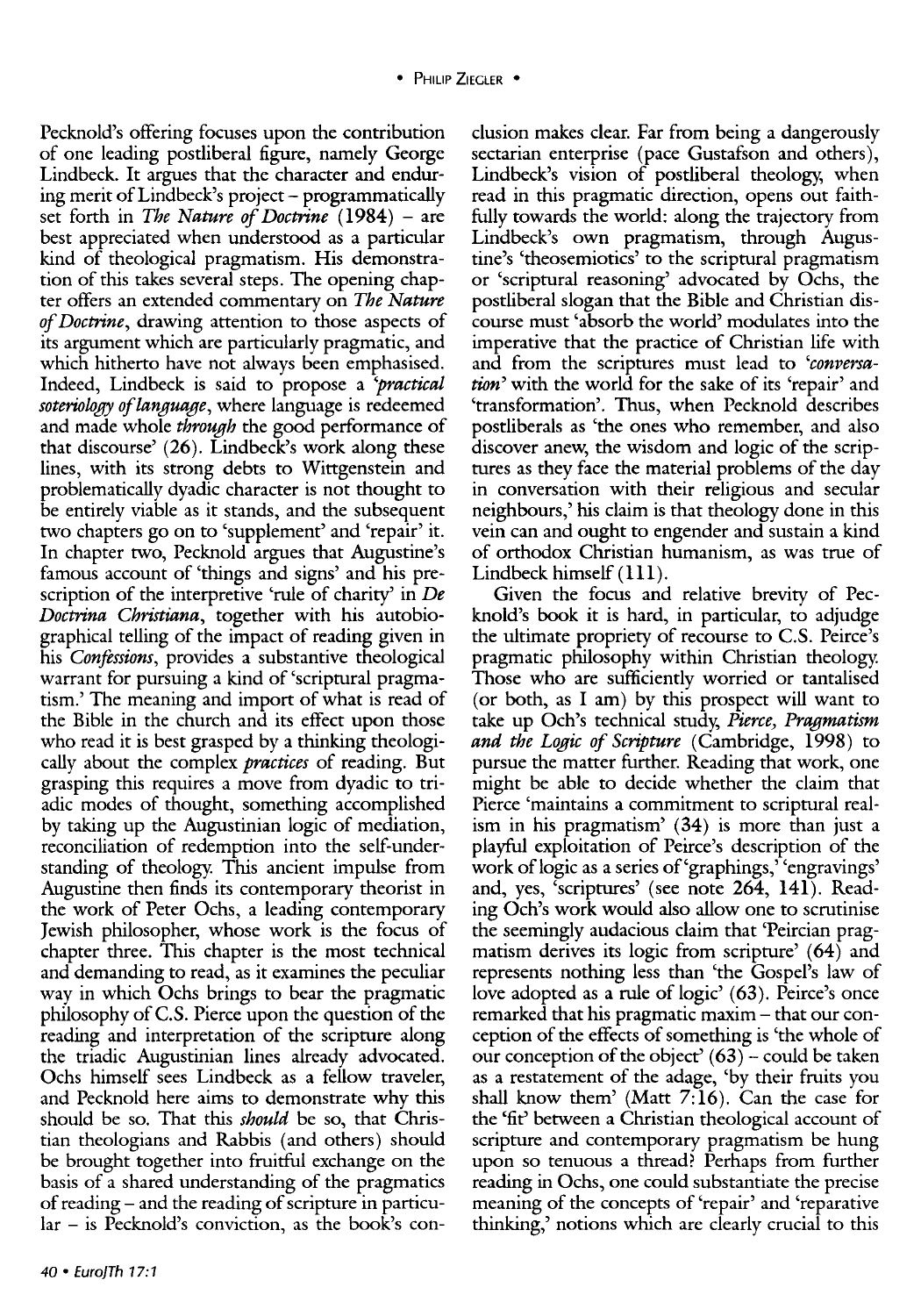endeavour, but whose meaning remains problematically elusive throughout Pecknold's book.

In contrast with Pecknold's tight focus on Lindbeck as an exemplar of postliberal theology, Adonis Vidu's study takes 'postliberal theology' as a rather broad church, embracing the so-called 'Yale school' (Frei, Lindbeck, Holmer), members of its 'next generation' (Tanner, Placher, Marshall, Thiemann) but also figures like Milbank, Hauerwas, McClendon and others. Moreover, its focus on theological method demands engagement with a wide ranging body of philosophical and hermeneutical issues and authors, chief among the latter Davidson, Gadamer, and Mclntyre. Vidu nurses one fundamental worry about postliberal theology: namely, that its methodological commitments contradict what 'the material requirements of Christian religion.' For how can a theology committed to 'the pragmatist doctrine of the *epistemic priority* of the social forms of life' finally do justice to the *'ontological priority* of God' which Vidu takes to be axiomatic to Christian faith and life ( xiii)? As he asks directly at one point: *'how may the prevenient action of God become significant for theology within a cultural linguistic'*  approach to Christian thought (95)?

Vidu's study diagnoses several symptoms of this basic contradiction. The analytical pace is brisk across the six chapters which analyse in turn postliberal 'textual habitats,' hermeneutics, ontology, epistemic justification, doctrine and christology respectively. The opening chapters argue that, in the thrall of spatial or territorial metaphors (in/out, intra-/extra-), postliberal theology illegitimately reifies the actual setting of Christian faith, taking it as 'given' in a strong sense. This hardened view of church, texts and incommensurable tradition not only fails to do justice to the 'complexity of their inner dynamic' (243), it also conspires to insulate Christian religion against criticism, eschewing the need to justify itself at any bar, as *it* is the only relevant bar since *'this* is what we do' (83). Vidu rejects such an insulation of faith and life against critique. He argues that the very existence of 'typological' exegesis of scripture in Christian tradition itself shows that such closure is impossible, since 'figuration, which enforces the Christian claim to absorb the world, at the same time subjects the Christian discourse to external dialogue by preserving the identity of what was absorbed'. The upshot is to admit the necessity 'to open up the Christian world to external discourses in an *ad hoc* process of legitimation' (87).

But Christianity is not only criticised and dis-

rupted by external *discourses,* but also by the world 'out there,' which, while never available to us apart from language and practice, is nevertheless available. Theological knowledge is not simply the product of our making *(poesis)* but more fundamentally, also of our suffering *(pathos)* the incursion of both world and God. We may not finally, like Lindbeck, take language 'too seriously'  $(116)$  because our 'schemes' (of language, practice etc.) cannot be played off against, and finally constrain their 'content'. With this also falls any notion of incommensurability, i.e., the view that no justifying reasons may be given for the meaning of Christian claims apart from their coherence with one another within Christian discourse itself. Bruce Marshall's appropriation of Davidson's work in *Trinity and Truth* (Cambridge, 2000) offers a way forward in Vidu's view, providing a 'good reasons approach' to the question of epistemic justification which ensures that 'argument and rational dispute are still important, criticism still a possibility'  $(156)$ .

In the interest of getting the nature of doctrine right, the final chapters take apart a key postliberal distinction, namely that drawn between 'first' and 'second order' discourse. Typically, this distinction places actual performance of religious life including its various discursive elements (prayer, proclamation, scriptural reading etc.) in the first order, and casts theology as descriptive reflection upon all that, i.e., as 'second order.' Vidu sees here a 'symptom of the reification of religion' which takes first order practices to be 'alright as they are' and which constrains theology to speaking about the 'actual features of religion' (163) rather than about God. This in turn makes it impossible to distinguish theology from sociology or anthropology (176). Vidu's rejects what he considers the false dichotomy between first and second order discourse on the basis that there must always be a 'normative ontological context' or (at least?) 'a propositional imagination of an ideal practice' within which we may ask whether any given aspect of Christian faith and life is *correct* or not (176-7). Only an injection realism at this point can make sense of the classical view and function of doctrines, and hold open the possibility of reflective criticism of Christian faith and life. All this comports with Vidu's overriding conviction, declared late in the book, that 'to be a Christian is not a matter of performance but precisely of ontology: of some state of affairs which obtains between God and the human person' (188).

Vidu's study is highly compressed, and will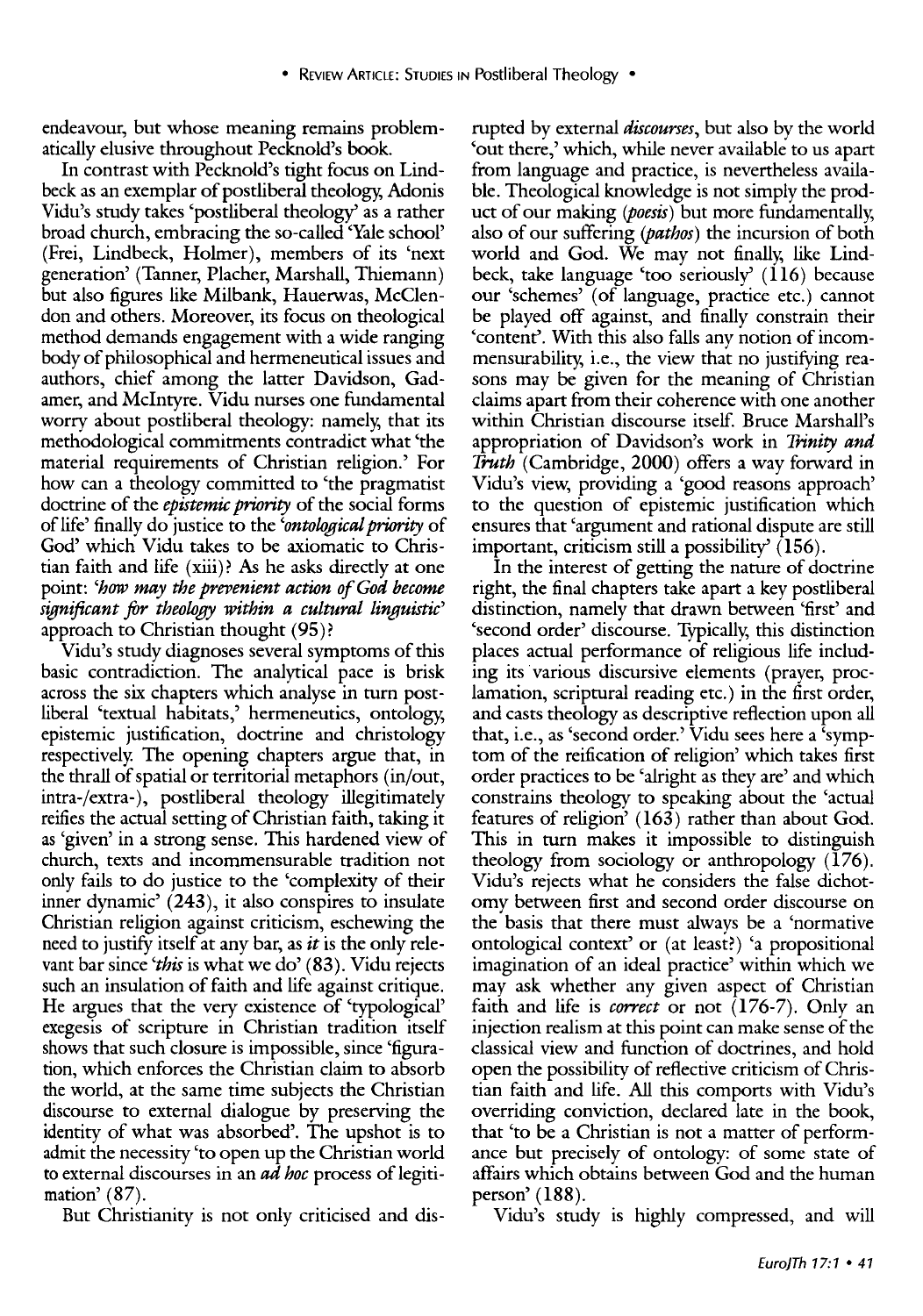prove difficult reading for those unfamiliar with the authors and issues he examines. Even those who know this territory may find the movement of the argument difficult to track at times. But those who tackle it will win a compelling entry into some of the most interesting debate in contemporary theological method and philosophy of religion.

DeHart's book is a *tour de force.* It unfolds in four parts. The opening chapter tells the story of how 'postliberal' theology came to be, giving a crisp intellectual biography of the so-called 'Yale School' and the peculiar contours it acquired in the subsequent polemical debates that took place in English language theology. The point of this is not chiefly to introduce the main figures but to indicate the essential problem that stirs DeHart. For he considers Lindbeck and Frei ill served by the outworking of the debates surrounding their work during the 1980s and 90s. These debates focussed excessively on methodological questions to the exclusion of others, and also tended to orbit around a single text - Lindbeck's *The Nature of Doctrine* - to the detriment of Lindbeck's other work, and even more so to Frei's own distinctive concerns and contributions. In effect, DeHart contends, the initial heat of these debates saw to it that the distinctive projects of Frei and Lindbeck were fused into an unhelpful amalgam that came to be called 'postliberalism'. *As* things have cooled off, postliberalism has variously *disappeared* (i.e., the amalgam disintegrated), *dispersed* into 'several parallel or divergent avenues of exploration' like a 'river delta,' and been *displaced* by new currents like 'Radical Orthodoxy' (45-51). DeHart's detailed account of all these developments is incisive and instructive in itself, but his own aim is to clear the air of the 'fog' of postliberalism (55) in order to afford fresh access to the profiles of Frei and Lindbeck and to reconsider the central question at the heart of their endeavours, namely that of Christian theology's nature and tasks.

The second section of the work treats Lindbeck and Frei in turn, examining in each case the particular *dogmatic* issue which motivated their respective work. DeHart argues convincingly that Lindbeck's theological vision is driven by *ecclesiology,*  and all of the various elements of his programme arise from 'an ecclesiological matrix' (61-2) often developed 'on purely theological terms' (64) in the 1970s even before his acquisition of the linguistic and philosophical concepts from Geertz and Wittgenstein. A very nuanced reading of *The Nature of Doctrine* follows, which dwells upon the details

of Lindbeck's 'regulative theory of doctrine' and the nature of theological truth as aspects of the life of the community of Christian witnesses. DeHart rightly stresses that the whole argument here is *analogical* - cultures, and indeed religions are said to be *like* languages with semiotic systems; doctrines are *like* grammar; the Scriptures are a *kind* of exemplary instantiation of the patterns of Christian faith, becoming a Christian is *akin* to being formed in particular cultural-linguistic group. The theological proposal itself is compelling to the extent that such analogies compel. In the midst of·this *explication de texte,* what particularly interests DeHart is Lindbeck's claim that,together with applicability and intelligibility, faithfulness understood as *intratextuality* serves as the decisive criterion for adjudging the adequacy of theological proposals. This intratextuality has three aspects. First, it is semiotic, i.e., theology grants semantic priority to the Christian religion itself as the 'text' which is the source of 'normative descriptions'. Second, it is *'world encompassing'* or absorbing, which means that Christianity is taken to be a 'symbol system rich, variegated and reflexive enough to organize "totalizing" understandings of the whole of reality' (94); third, it is scriptural, for the Scriptures provide the 'publicly accessible exemplar of the originating or generative use of the semiotic code' (95). In all its aspects, the notion of intratextuality turns on the claim that there is a 'fixed structure of meanings embedded in Christian practice' (95), a claim which DeHart severely criticises later in the work.

In the case of Hans Frei it is *christology* which is the central focus of theological vision around which turned a lifetime's work on the narrative interpretation of the gospels and the nature of theology. *As*  with Lindbeck, DeHart offers an impressive and highly instructive reading of Frei's whole body of work, from his christological and hermeneutical studies *(The Eclipse of Biblical Narrative* and *The Identity of Jesus Christ)* through to the worked fragments of his typology of modern theology in *1jpes ofChristian Theology.* DeHart's aims in this section are twofold: first, to examine Frei's programme in its own right, and second to show that the Frei we discover *en route* does not stand in such a 'straightforward' relation to the project of postliberalism 'as has been typically assumed' (143). DeHart argues throughout that both the substance and tone of Frei's work is best understood as a further development of the programme of his own teacher, H. Richard Niebuhr, the pursuit of a 'generous, liberal orthodoxy,' liberal here denoting 'the peren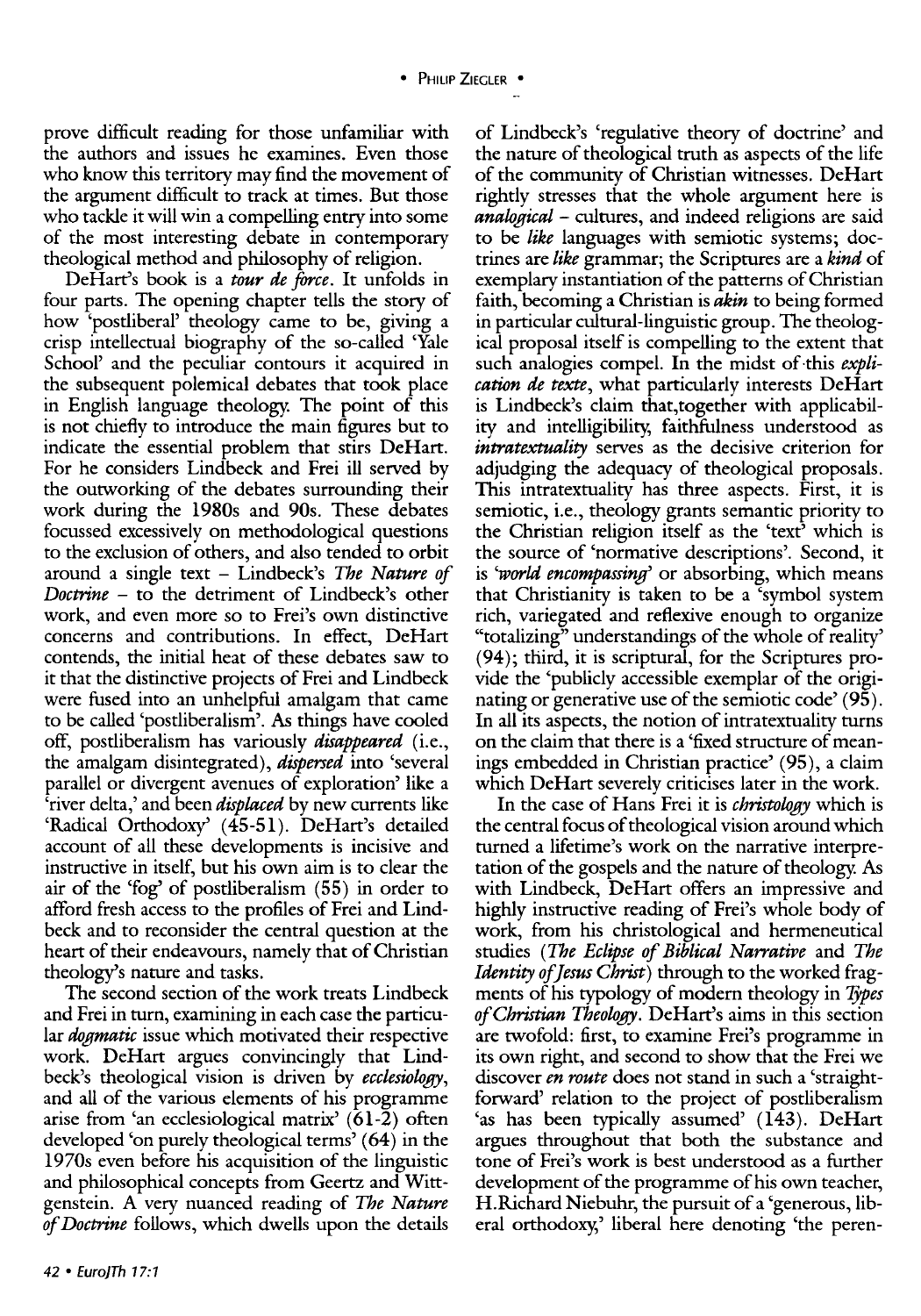nial impulse within theology for the systematically critical rearticulation of doctrine' (144).

DeHart draws helpful attention in particular to how the questions and concerns that shape the latter studies of theological methodology arise from and are harnessed to Frei's relentless 'dogmatic concentration on the unique, personally concrete and scripturally rendered object of Christian witness: Jesus Christ' (142). Hence, a key organising questions of Frei's typology concerns which ways of doing theology can do justice to the literal sense of scripture and thereby 'accord the correct status to the figure of Jesus as the common center of Christian continuity, of communal self-description' (139). In the end it is the place of the literal sense of Scripture in theology which proves decisive for Frei, DeHart contends. The types of theology which fare best on this score are represented by Schleiermacher and Barth, and do so not because they are most best at intratextuality (i.e., Lindbeck's 'absorbing the world') but rather at *inter-textuality,* i.e., at negotiating the proper use of external discourses within theology. Frei understood that theology is imperiled on both sides: one the one hand, from systematically subordinating and 'translating' Christian discourse into philosophy or history without remainder, and on the other from having Christian discourse become 'Pickwickian' by forfeiting any and all 'ground rules for mutual discourse' among discourses (138). Frei contends that the kind of theology practiced in the space between Barth and Schleiermacher best succeeds in 'cutting one's philosophical losses' ( quoting Frei, 138) sufficiently by properly ordering its engagements with the discourses of philosophy, history etc. and keeping them strictly *ad hoc.* 

In the third section of the book DeHart moves to examine the oppositions Frei and Lindbeck set up in their respective self-understandings, i.e., he attends to how each characterises that 'liberal' theology which is to be surpassed by his own. He summarises things in this way:

Frei recommends a theology centered on *dogmatic* description rather than *apologetic* explanation, and one in which the relations between internal and external discourses are *ad hoc* rather than *systematic.* Lindbeck urges theologians to abandon *experiential-expressivism* in favor of a *cultural-linguistic* approach, and makes *intratextuality* the very hallmark of theological faithfulness in opposition to *extratextual* 'translation' (151-2).

The pages that follow argue in great detail that neither of Lindbeck's dichotomies finally provides adequate terms in which to distinguish a 'liberal' from a 'postliberal' theology. In part, this is because they fail to capture the complexity of the 'liberal' theologians at issue, and in part because they 'skew the point' of Christian missionary engagement with culture (178). Most problematically, Lindbeck's dichotomies leave obscure what, DeHart contends, is the real issue at stake in the debate, namely 'competing definitions of communal faithfulness' (168). DeHart's own dissatisfaction with Lindbeck's programme becomes clear at this point: He charges that Lindbeck's 'directional imagery of "into" and "out of" and the accompanying notion that one must choose between them are such blunt instruments conceptually speaking' that they 'immediately send astray any more detailed account of the meaning of Christian faithfulness' ( 183). Further, in the thrall of this inside/ outside scheme Lindbeck illegitimately transforms the 'logical priority of public semiotic elements' of Christian discourse in communities into 'an historically transcendent "Christian" semiotic system' (186) thereby asserting that the continuity of Christian faith and identity is 'something found, not made' (quoting Tilley, 189).

DeHart is also critical of Frei's attempt to draw a sharp disjunction between dogmatic and apologetic styles of theology as the key difference between 'liberal' and 'postliberal' theologies. An even more detailed explication of Frei's christology and *Ijpes of Christian Theology* culminates in DeHart's judgment that Frei's interpretation of Schleiermacher is 'at the heart of the typology' and 'is one of the hidden but essential dynamic pressures' on the whole exercise: despite some serious material objections to his theology, Frei 'is determined to defend, with due caution, the legitimacy of Schleiermacher's basic theological intentions on the general level of method' (216). In so doing, Frei actually dissolves .the viability of the sharp distinction between dogmatic and apologetic theology. This is because, as Frei's own reading of Schleiermacher shows, the vital overlap of internal and external discourses, and apologetic or correlational procedures can be exploited by a theologian for reasons that are 'internally heuristic rather than externally probative' in pursuit of properly 'dogmatic intentions' (220). If Frei is right about Schleiermacher, then dogmatic and apologetic styles of theology do not finally face off against each other in a 'zero-sum game' (224-5).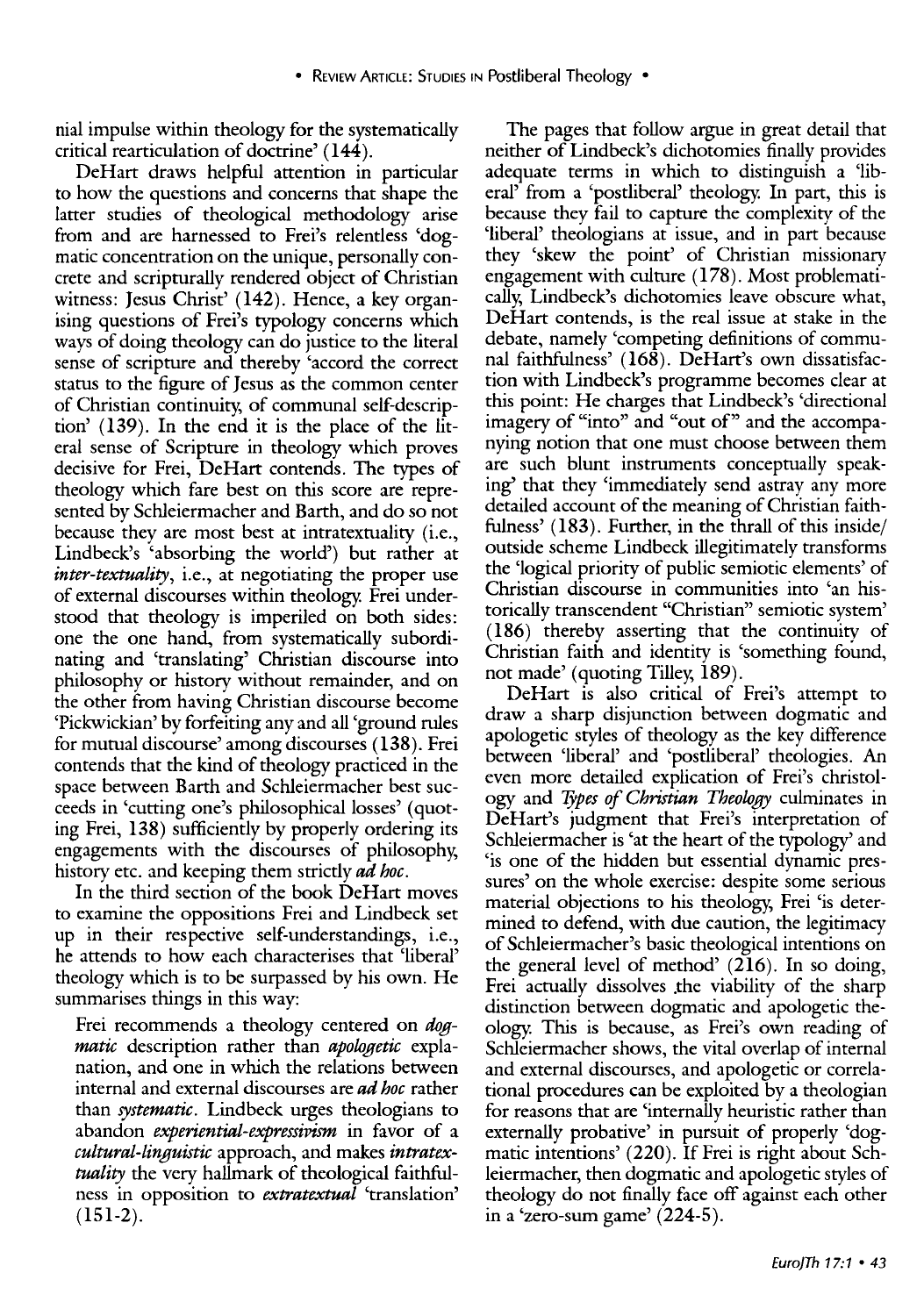In DeHart's view, the only dichotomy which remains tenable under close scrutiny is Frei's distinction between theologies which pursue correlation with external discourses *systematically* (like those of Hegel and David Tracy) and those who pursue *ad hoc,* like Schleiermacher and Barth. DeHart believes that Frei thought this the 'more crucial' distinction between varieties of contemporary theology. The centre of Frei's methodological interest, DeHart argues, lies in the demarcation between these types of theology. Type three remains on the side of the angels, in Frei's view, because it honours the 'specific "irreducibility'' of the Christian semantic network' and maintains that 'the basic elements semantically ordering the Christian symbolic network cannot be transposed without remainder into the terms of some other semantic order' (234-5) without sacrificing the primacy of the literal sense of Scripture and its unsubstitutable rendering of the identity of Jesus Christ. Frei cannot advocate for the validity of type two, because be believes it fails on all these scores.

On the back of all this detailed analysis and critique, DeHart concludes the volume with a methodological proposal  $\epsilon$  his own for theology under the image of the 'tri. of the witnesses.' DeHart's impulses here are closest to the portrait of Hans Frei he has set forth in the study. The theologian's way with the world is less certain than the many either/or's of the postliberal scheme intimated. In the end the Bible proves to be less a 'map' than 'pole-star ... the stable point in ever new triangulations with the horizon of one's situation' ( 261) and theological 'traffic in "external" meanings ... is not simply a matter of (perhaps optional) apologetic ploys directed to the world beyond the church. It is very much a part of the way the witnesses themselves come to grasp the identity of the one they are witnessing to ... the way he becomes present at just this site' (259).

*As* already noted, DeHart makes much of H.R. Niebuhr's ongoing influence on Frei, and considers him to be an exemplary practioner of the kind of theology Frei himself finally recommends, a theology in which the church's language stands in an open and experimental interrelation with 'the rhetoric of its committed environment ' as Rowan Williams has described it (On *Christian Theology* (Blackwell, 2000), xiv). Whereas Barth insisted that extra-scriptural concepts and categories had to undergo the fiery judgment of the gospel - to 'die and rise again' at the hands of God's salutary revelation in Christ- Niebuhr spoke of'other mys-

terious forms of the *wgos asarkos,* not only in the world's religions but *in its philosophies too*.' (cited on 257). One's orientation here and decisions about the nature and degree of theological traffic with the world come down to judgments about 'how to understand the prevenience of grace in the sphere of the creation of meaning' (259). Following cues from Niebuhr himself, DeHart thinks developments in this direction must be pneumatological. He concludes that Frei himself 'seemed to glimpse in the methodological possibility of "ad hoc" correlations a genuine Trinitarian issue, the demand for a cautiously "hopeful" pneumatology of culture' (265). Indeed, Frei is said to have come to believe that good Christian theology must hold 'in balanced tension a Christology of incarnational mystery with a pneumatology of culture' (268) and in so doing admitted the validity and crucial importance of the tension at the heart of Niebuhr's own work, namely that between Troeltsch's radical historicism and Barth's radical theology of revelation (271).

Common to all three of these studies is a desire to strengthen the 'realist' elements of postliberal theology: Pecknold by way of a particular kind of Peircian pragmatism which itself has strong realist inclinations; Vidu in pushing for acknowledgement that all practice 'involves a normative ontological context<sup> $\bar{c}$ </sup> (177) apart from which narrative theology 'risks placing the particular in a purely imaginative universe, floating above the real world' (245); and DeHart by insisting theology admit that 'conversion is itself a *cultural* process' (271) and thus attend to the 'multiplying differentiated responses' to 'inaugural rupture' of revelation (276-7) within human social and cultural history. But beyond this, all three also contemplate the peculiarly theological character of the requisite realism. Significantly, each in its own way raises the question of *divine agency* in relation to the nature and methods of Christian theology. Pecknold argues that the promise of Lindbeck's work can only be made good upon by a more explicit account of the role of christology and the doctrine of trinity in relation to the reading of scriptures. DeHart contends that the trajectory of Frei's best insights demands a more developed pneumatological account of culture. And Vidu avers that if 'ontology returns in the discourse of theology' (189) it is because 'theology is a faith activity whose conditions of truth necessarily involve God's action' (182).

Together, these authors agree that the world of Christian narratives and practices, of rhetorical and